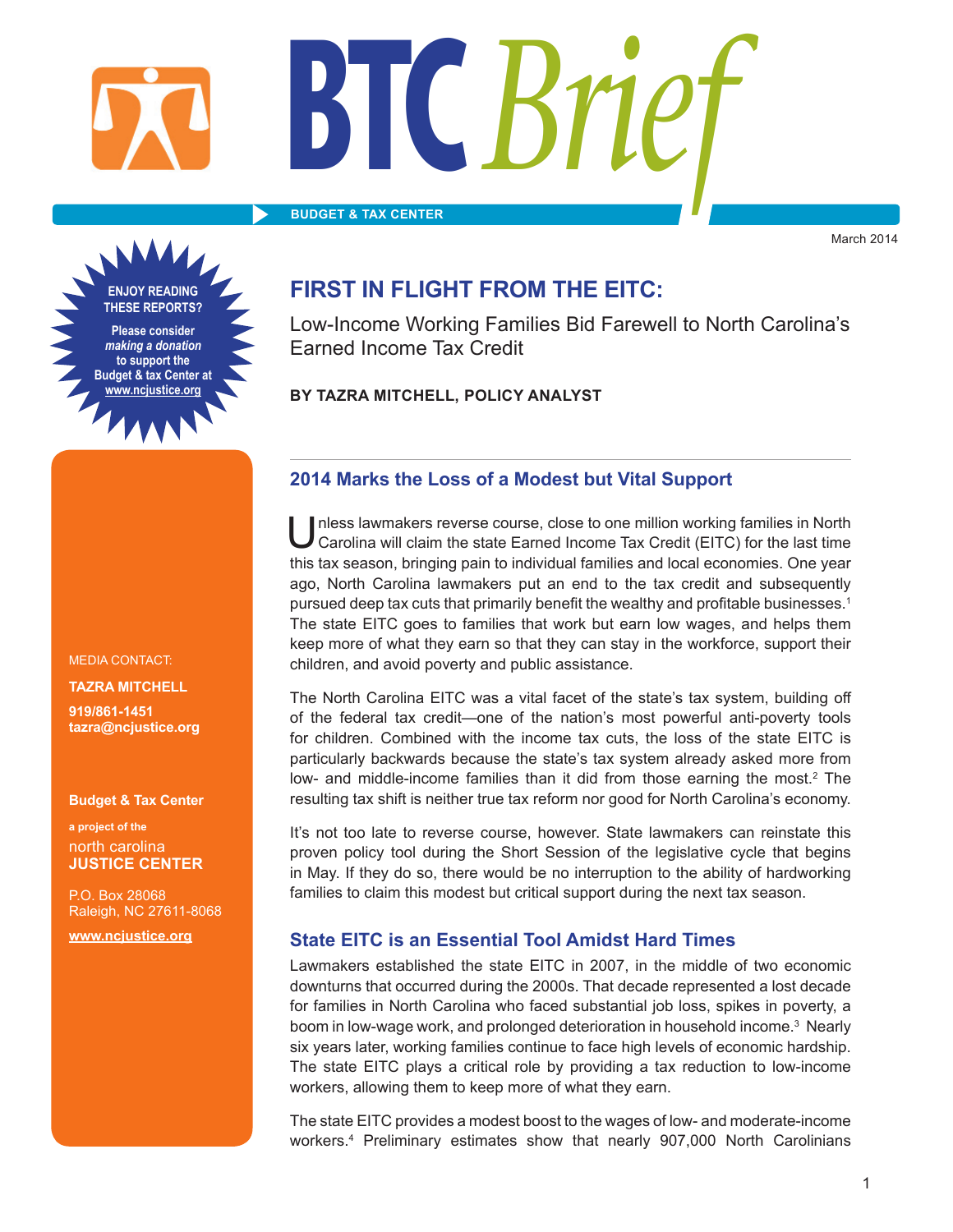#### M north carolina **JUSTICE CENTER**

### **BTC***Brief*

claimed the state EITC for tax year 2012, benefiting nearly 1.2 million children.<sup>5</sup> It encourages and supports workers, and is only available to people who work and earn income from wages, salaries, or self-employment.<sup>6</sup>

The state EITC is a refundable credit, which means that a taxpayer can reduce their income tax liability to zero and receive a refund based on the additional value of the credit. This refund helps

### **Value of State EITC Varied during Its Short Life**

Within a six-year period, lawmakers established, strengthened, reduced, and eliminated the North Carolina EITC. In 2007, lawmakers set the original value of the North Carolina at 3.5 percent of the federal Earned Income Tax Credit. During the Great Recession, lawmakers boosted the credit to 5 percent of the federal credit to help stabilize struggling families and ease hardship. Last year, lawmakers reduced the value to 4.5 percent of federal credit for tax year 2013 and allowed it to expire thereafter. Whereas other states are maintaining and expanding their EITCs, North Carolina is the only state in the nation with a state EITC to eliminate this proven tax credit in nearly 30 years.

to offset the disproportionate share of income that low-wage workers pay in total state and local taxes—not just income taxes—compared to their wealthy counterparts. The average credit was \$119 for tax year 2012.7

### **The EITC is a proven anti-poverty tool and has lasting, positive effects on children**

The EITC is widely recognized as one of the most effective antipoverty tools nationwide, especially for children. The federal EITC lifted approximately 298,000 North Carolinians—half of whom were children—above the federal poverty line between 2010 and 2012.<sup>8</sup> Similar data is not available on the state EITC, but, like the federal credit, the state credit helps low-wage workers pay for basic needs such as shelter, food, and utilities, as well as work-related costs such as transportation and child care. The state EITC builds upon the success of the federal credit and its loss could push more families into poverty at a time when North Carolina has the 10th highest poverty and child poverty rates in the nation.9

The EITC is mostly used as a temporary support. Three out of five recipients claim this tax credit for short periods—only one or two years at a time.10 As such, this tax credit is an effective way to help families stay on their feet by offsetting short-term struggles resulting from job loss, reduced hours, or reduced pay. The benefits of the EITC are long-lasting and positive too: lowincome children in families that get additional income through tax policies like the EITC perform better in school, are more likely to attend college, and earn more as adults on average.<sup>11</sup>

### **Loss of state EITC is a Losing Strategy for North Carolina and its 100 Counties**

Working families in each of the state's 100 counties benefit from the state EITC, which was valued at nearly \$107.7 million in tax year 2012 (see the Appendix). This cost is small: \$107.7 million is less than 10 percent of the income tax cuts provided to the wealthy and big businesses under the fullyimplemented tax plan.<sup>12</sup> This tax credit helps small businesses that pay low wages, particularly in the eastern parts of the state that have the highest concentrations of EITC recipients.

The state EITC is a small investment that helps local economies and ensures that hard-working North Carolinians are able to meet basic needs and avoid raising their children in poverty, despite low wages. Today, with low-income working families battered by unparalleled economic challenges, the state EITC plays a particularly vital role. Because now is precisely the wrong time to further shift the tax load on the North Carolina's lowest-paid workers—especially those with children to support—lawmakers should quickly reinstate the state EITC during the upcoming Short Session.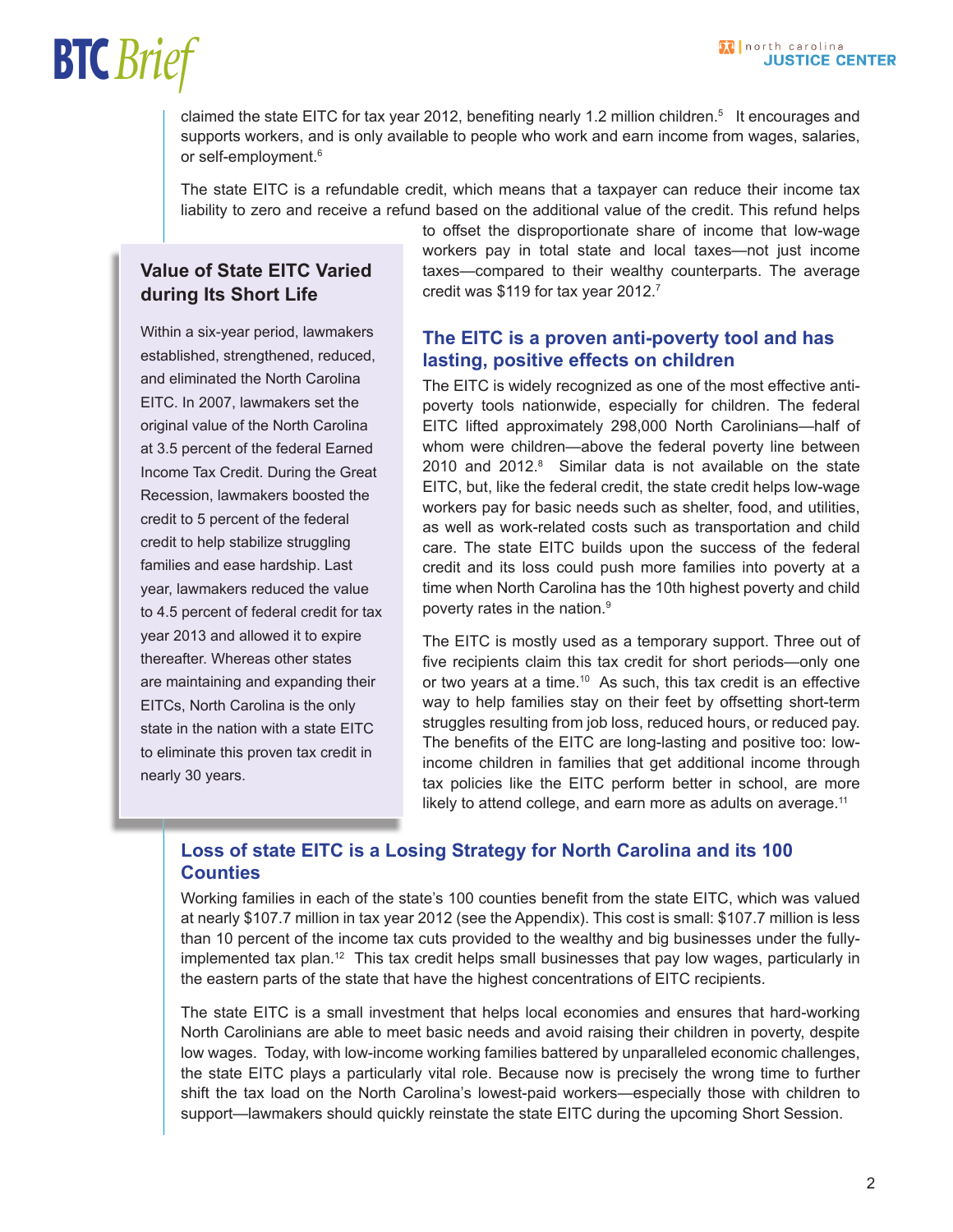### **BTC** *Brief* APPENDIX: Every County in North Carolina Benefits from the State EITC<br> *Three in Four EITC Returns Go to Families with at least One Child*

| <b>County</b>    | <b>Total EITC Reported</b>         |                                                          |                                   |               | <b>Total EITC Reported</b>         |                                                   |                                   |
|------------------|------------------------------------|----------------------------------------------------------|-----------------------------------|---------------|------------------------------------|---------------------------------------------------|-----------------------------------|
|                  | <b>Number of</b><br><b>Returns</b> | <b>Number of</b><br><b>Qualifying</b><br><b>Children</b> | <b>Total Credit</b><br>Value (\$) | <b>County</b> | <b>Number of</b><br><b>Returns</b> | <b>Number of</b><br>Qualifying<br><b>Children</b> | <b>Total Credit</b><br>Value (\$) |
| Alamance         | 14,626                             | 19,289                                                   | 1,759,085                         | Jones         | 955                                | 1,257                                             | 113,306                           |
| Alexander        | 3,212                              | 4,276                                                    | 366,821                           | Lee           | 5,935                              | 8,372                                             | 741,147                           |
| Alleghany        | 985                                | 1,210                                                    | 106,851                           | Lenoir        | 7,410                              | 10,194                                            | 960,924                           |
| Anson            | 3,205                              | 4,386                                                    | 427,649                           | Lincoln       | 5,726                              | 7,524                                             | 659,769                           |
| Ashe             | 2,434                              | 2,811                                                    | 252,768                           | Macon         | 2,920                              | 3,506                                             | 321,250                           |
| Avery            | 1,429                              | 1,565                                                    | 146,352                           | Madison       | 1,908                              | 2,292                                             | 211,249                           |
| Beaufort         | 5,126                              | 6,850                                                    | 660,738                           | Martin        | 2,532                              | 3,353                                             | 318,761                           |
| <b>Bertie</b>    | 2,679                              | 3,670                                                    | 351,311                           | McDowell      | 4,239                              | 5,600                                             | 493,732                           |
| <b>Bladen</b>    | 3,760                              | 5,278                                                    | 488,386                           | Mecklenburg   | 85,331                             | 114,514                                           | 10,758,579                        |
| <b>Brunswick</b> | 8,431                              | 10,563                                                   | 968,295                           | Mitchell      | 1,281                              | 1,600                                             | 141,575                           |
| <b>Buncombe</b>  | 20,520                             | 23,541                                                   | 2,127,185                         | Montgomery    | 2,703                              | 3,702                                             | 349,818                           |
| <b>Burke</b>     | 7,955                              | 10,304                                                   | 908.861                           | Moore         | 6,857                              | 8,863                                             | 812,486                           |
| Cabarrus         | 14,428                             | 19,769                                                   | 1,723,452                         | Nash          | 11,234                             | 15,411                                            | 1,449,234                         |
| Caldwell         | 8,102                              | 10,460                                                   | 958,578                           | New Hanover   | 15,121                             | 17,204                                            | 1,571,993                         |
| Camden           | 606                                | 785                                                      | 65,452                            | Northampton   | 2,377                              | 3,274                                             | 312,271                           |
| Carteret         | 5,303                              | 6,112                                                    | 564,365                           | Onslow        | 12,901                             | 17,414                                            | 1,498,404                         |
| Caswell          | 2,319                              | 2,924                                                    | 268,935                           | Orange        | 6,912                              | 7,769                                             | 685,705                           |
| Catawba          | 14,977                             | 19,697                                                   | 1,743,502                         | Pamlico       | 1,132                              | 1,408                                             | 132,792                           |
| Chatham          | 3,959                              | 5,212                                                    | 450,090                           | Pasquotank    | 3,882                              | 5,126                                             | 480,870                           |
| Cherokee         | 2,546                              | 3,284                                                    | 300,905                           | Pender        | 4,458                              | 5,975                                             | 525,417                           |
| Chowan           | 1,609                              | 2,164                                                    | 206,970                           | Perquimans    | 1,151                              | 1,542                                             | 147,718                           |
| Clay             | 951                                | 1,180                                                    | 107,152                           | Person        | 3,762                              | 4,805                                             | 435,336                           |
| Cleveland        | 10,345                             | 14,192                                                   | 1,287,496                         | Pitt          | 16,755                             | 22,527                                            | 2,179,889                         |
| Columbus         | 6,555                              | 9,098                                                    | 857,672                           | Polk          | 1,444                              | 1,805                                             | 162,370                           |
| Craven           | 8,568                              | 11,496                                                   | 1,031,688                         | Randolph      | 13,123                             | 17,676                                            | 1,568,385                         |
| Cumberland       | 31,752                             | 43,961                                                   | 4,034,901                         | Richmond      | 6,065                              | 8,537                                             | 841,317                           |
| Currituck        | 1,582                              | 1,967                                                    | 173,514                           | Robeson       | 18,368                             | 25,955                                            | 2,548,008                         |
| Dare             | 2,722                              | 3,133                                                    | 275,425                           | Rockingham    | 8,907                              | 11,454                                            | 1,032,920                         |
| Davidson         | 15,071                             | 19,724                                                   | 1,764,884                         | Rowan         | 13,307                             | 18,148                                            | 1,635,729                         |
| Davie            | 2,999                              | 3,996                                                    | 340,998                           | Rutherford    | 6,391                              | 8,515                                             | 762,577                           |
| Duplin           | 6,147                              | 8,807                                                    | 812,892                           | Sampson       | 7,035                              | 9,995                                             | 892,979                           |
| Durham           | 23,943                             | 31,304                                                   | 2,903,174                         | Scotland      | 5,046                              | 7,248                                             | 699,882                           |
| Edgecombe        | 8,276                              | 11,625                                                   | 1,156,384                         | Stanly        | 5,352                              | 7,008                                             | 610,847                           |
| Forsyth          | 30,913                             | 40,352                                                   | 3,739,634                         | Stokes        | 3,721                              | 4,858                                             | 421,082                           |
| Franklin         | 5,194                              | 7,261                                                    | 636,921                           | Surry         | 6,512                              | 8,550                                             | 765,613                           |
| Gaston           | 19,741                             | 26,118                                                   | 2,371,158                         | Swain         | 1,889                              | 2,422                                             | 205,240                           |
| Gates            | 906                                | 1,227                                                    | 108,167                           | Transylvania  | 2,472                              | 2,995                                             | 274,545                           |
| Graham           | 846                                | 1,137                                                    | 101,232                           | Tyrrell       | 506                                | 673                                               | 63,327                            |
| Granville        | 4,843                              | 6,625                                                    | 572,572                           | Union         | 13,517                             | 19,506                                            | 1,651,352                         |
| Greene           | 1,996                              | 2,833                                                    | 265,093                           | Vance         | 6,088                              | 8,404                                             | 787,124                           |
| Guilford         | 47,545                             | 61,358                                                   | 5,760,018                         | Wake          | 59,711                             | 77,899                                            | 6,882,415                         |
| Halifax          | 7,533                              | 10,306                                                   | 995,967                           | Warren        | 2,167                              | 2,973                                             | 273,968                           |
| Harnett          | 10,161                             | 14,372                                                   | 1,254,612                         | Washington    | 1,620                              | 2,174                                             | 204,305                           |
| Haywood          | 5,084                              | 6,025                                                    | 561,490                           | Watauga       | 2,874                              | 2,873                                             | 259,358                           |
| Henderson        | 7,868                              | 9,870                                                    | 872,272                           | Wayne         | 12,071                             | 16,837                                            | 1,524,017                         |
| Hertford         | 2,708                              | 3,720                                                    | 360,408                           | Wilkes        | 6,815                              | 8,786                                             | 798,285                           |
| Hoke             | 4,963                              | 7,186                                                    | 663,836                           | Wilson        | 10,195                             | 14,082                                            | 1,341,101                         |
| Hyde             | 507                                | 659                                                      | 61,796                            | Yadkin        | 3,263                              | 4,216                                             | 375,622                           |
| Iredell          | 13,013                             | 17,066                                                   | 1,479,914                         | Yancey        | 1,555                              | 1,919                                             | 167,928                           |
| Jackson          | 2,838                              | 3,294                                                    | 295,501                           |               |                                    |                                                   |                                   |
| Johnston         | 14,148                             | 20,131                                                   | 1,728,960                         | <b>TOTAL</b>  | 906,916                            | 1,197,969                                         | 107,660,805                       |

SOURCE: North Carolina Department of Revenue. Preliminary Run of 2012 Individual Income Tax Extract. February 2014. \*Total includes tax filing not assigned to a county.